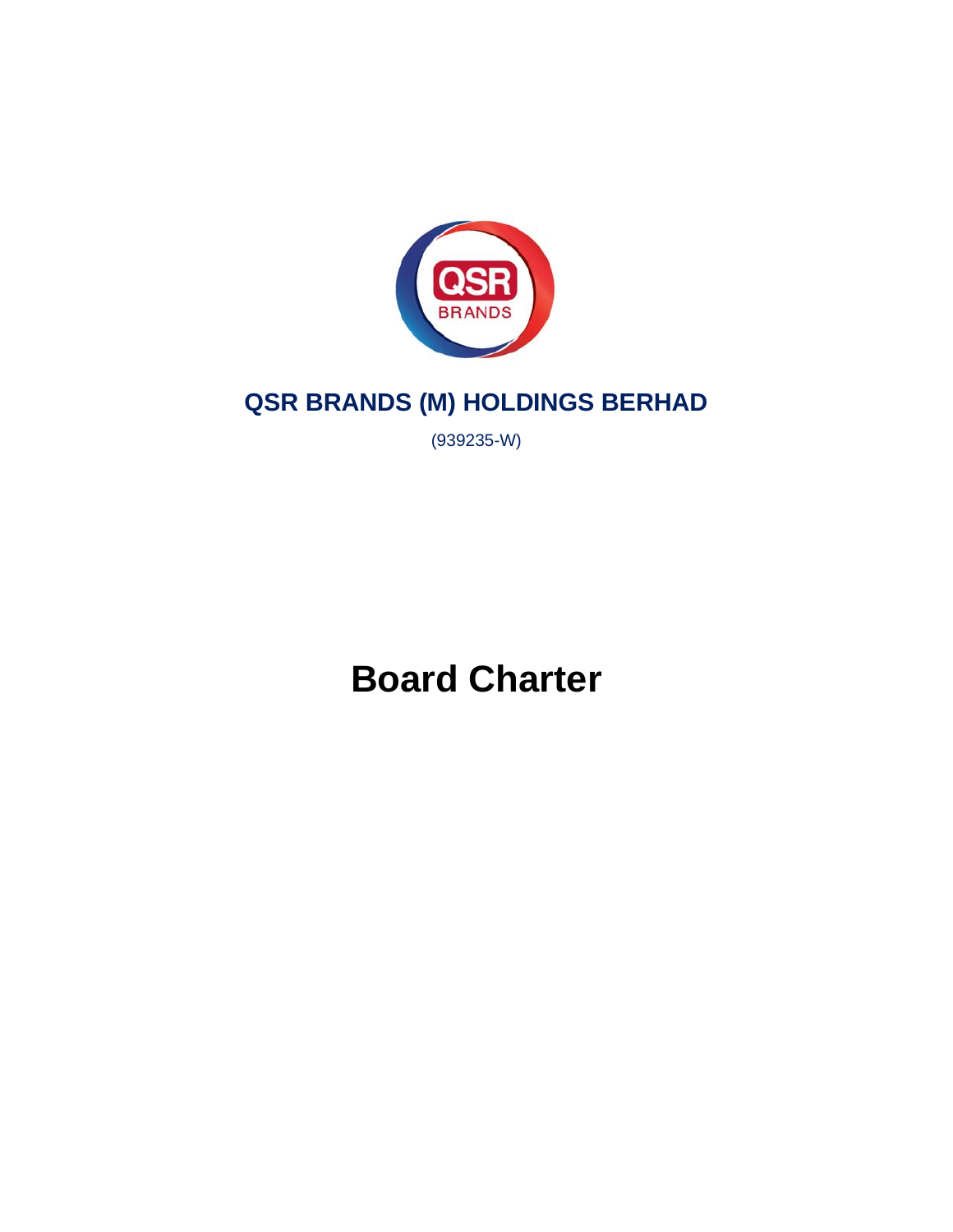

## **Table of Contents**

| 1.0  |                                                              |
|------|--------------------------------------------------------------|
| 2.0  |                                                              |
| 3.0  |                                                              |
| 4.0  |                                                              |
| 5.0  | SEPARATION OF FUNCTIONS BETWEEN THE CHAIRMAN AND THE         |
| 6.0  |                                                              |
| 7.0  |                                                              |
| 8.0  |                                                              |
| 9.0  |                                                              |
| 10.0 | DIRECTORS ORIENTATION AND CONTINUOUS EDUCATION TRAINING10    |
| 11.0 |                                                              |
| 12.0 |                                                              |
| 13.0 | <b>INVESTOR RELATIONS AND SHAREHOLDERS COMMUNICATION  11</b> |
|      |                                                              |
| 15.0 |                                                              |
|      |                                                              |
|      |                                                              |
|      |                                                              |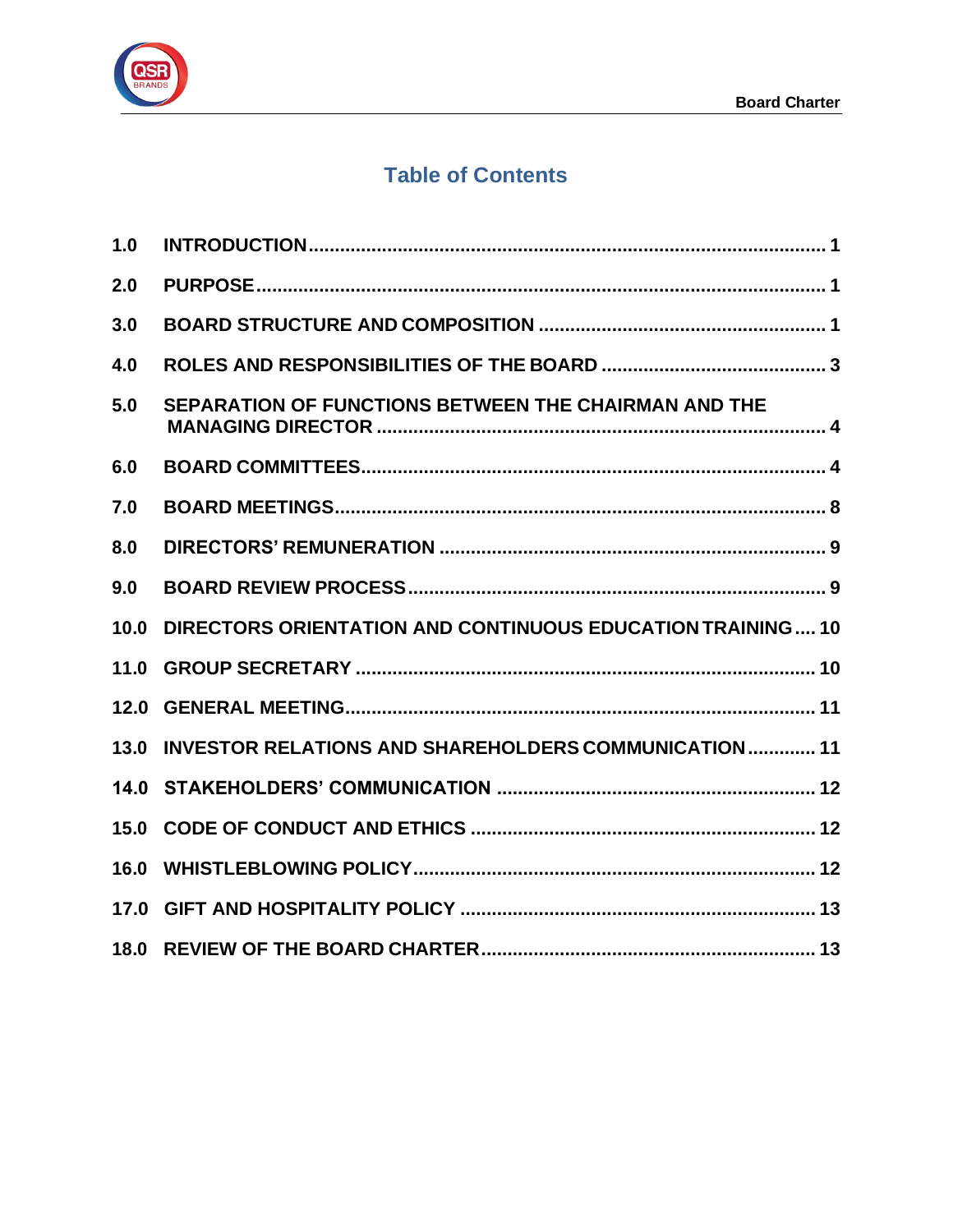

## <span id="page-2-0"></span>**1.0 INTRODUCTION**

- 1.1 The Board of Directors ("The Board") of QSR Brands Berhad ("QSR" or "the Company") is committed to good corporate governance and ethical conduct as it is essential for delivering sustainable value, enhancing business integrity and maintaining stakeholders' confidence towards achieving QSR's corporate objectives. The Board has primary responsibility to the shareholders for the welfare of the Company and its subsidiaries.
- 1.2 The Board Charter is subjected to the rules and regulations applicable to QSR, including the Companies Act 2016 (CA 2016), Bursa Malaysia Main Board Listing Requirements (MMLR), Malaysian Code on Corporate Governance 2017 ("MCCG") and any other applicable law or regulatory requirements.

## <span id="page-2-1"></span>**2.0 PURPOSE**

- 2.1 The role of the Board is to promote and protect the interests of the QSR Brands Group ("Group") (i.e. the shareholders and stakeholders of each member of the Group).
- 2.2 The Board's Governance Structure is as follows:



## <span id="page-2-2"></span>**3.0 BOARD STRUCTURE AND COMPOSITION**

3.1 The Constitution of QSR provides for a minimum of two (2) Directors and there shall be no maximum number of directors. This is stipulated in the Constitution.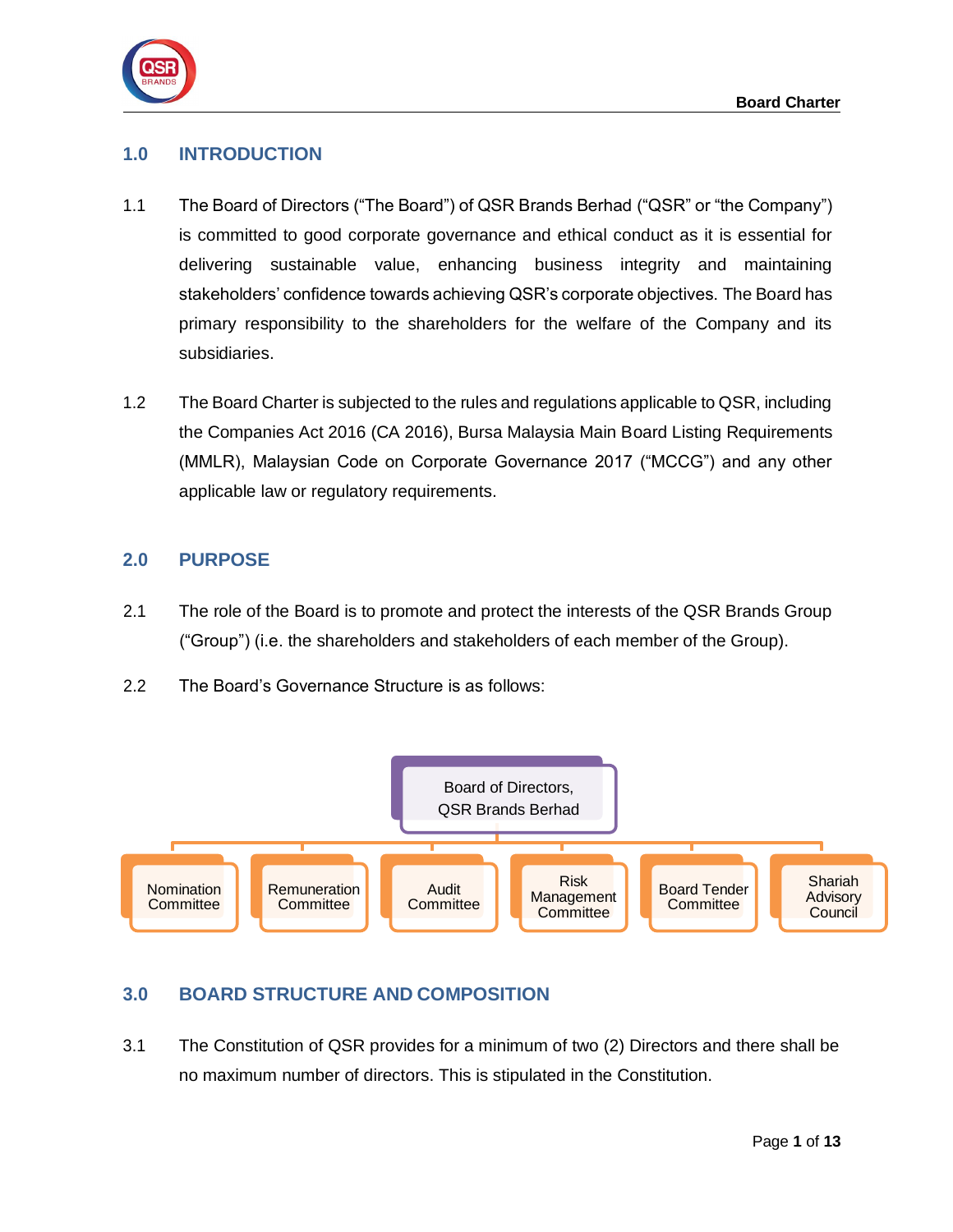

- 3.2 At any one time, at least two (2) or the majority of the Board members shall be Independent Non-Executive Directors. The number is also subjected to regulatory requirements and other conditions stipulated under the International Franchising Agreements ("IFAs").
- 3.3 Our current Board composition provides the appropriate balance in terms of skills, knowledge, and experience to promote the interests of all shareholders and to govern our Group effectively.
- 3.4 The tenure of an Independent Non-Executive Director should not exceed a cumulative term limit of nine (9) years. Upon completion of the nine (9) years, an Independent Non-Executive Director may continue to serve on the Board as a Non-Independent Non-Executive Director. If the Board intends to retain an Independent Non-Executive Director beyond nine (9) years, it shall justify and seek annual shareholders' approval. If the Board continues to retain the Independent Non-Executive Director after the twelfth (12) years, the Board shall seek annual shareholders' approval through a two-tier voting process. Under the two-tier voting process, shareholders' votes will be cast in the following manner at the same shareholders' meeting:
	- Tier 1: Only the Large Shareholder(s) of the Company votes.
	- Tier 2: Shareholders other than Large Shareholder(s) votes.
- 3.5 Large Shareholder means a person who:
	- is entitled to exercise, or control the exercise of, not less than 33% of the voting shares in the Company; or
	- is the largest shareholder of voting shares in the Company; or
	- has the power to appoint or cause to be appointed a majority of the Directors of the Company; or
	- has the power to make or cause to be made, decisions in respect of the business or administration of the Company, and to give effect to such decisions or cause them to be given effect to.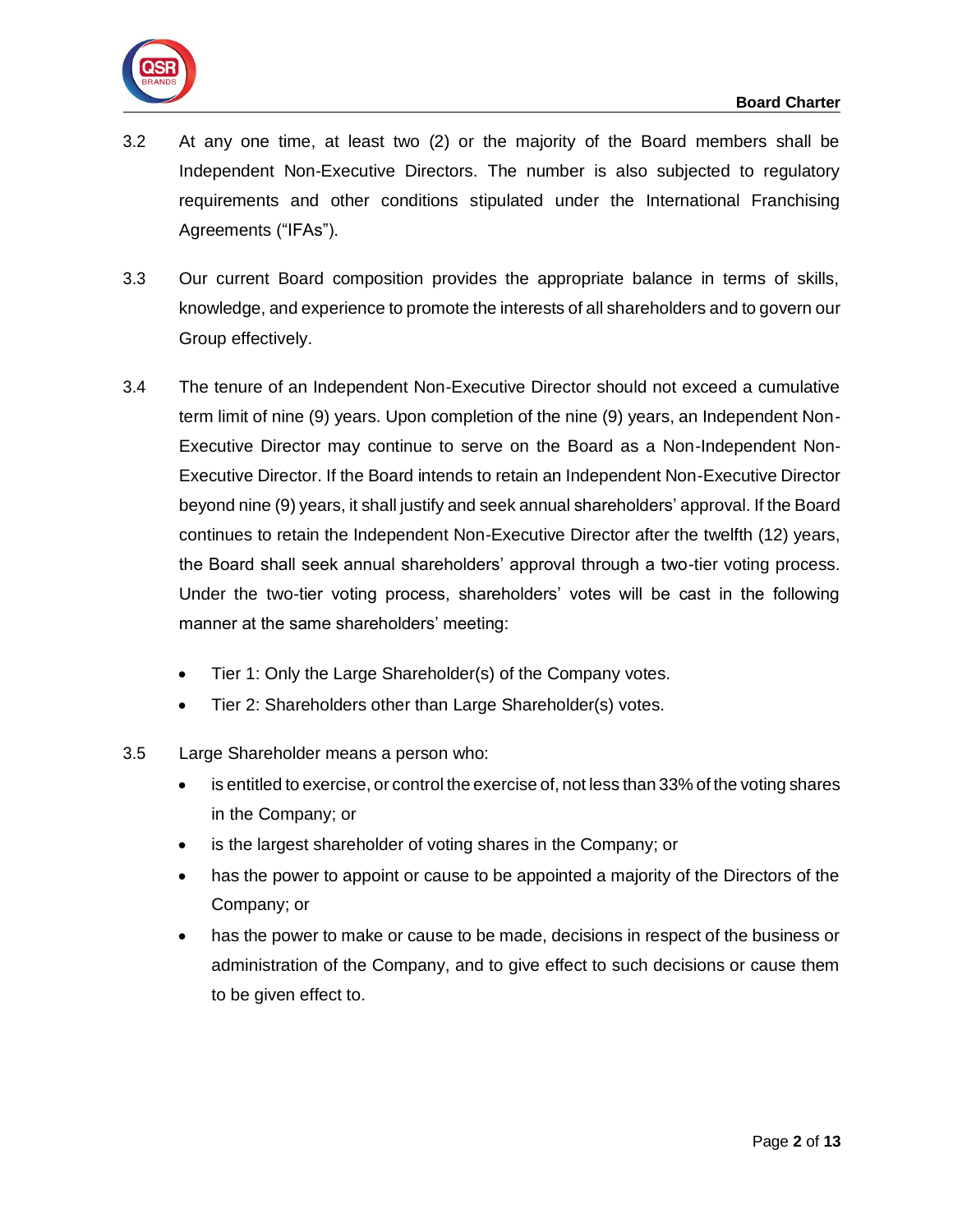

- 3.6 The decision for the resolution is determined based on the vote of Tier 1 and a simple majority of Tier 2. If there is more than one Large Shareholder, a simple majority of votes determine the outcome of the Tier 1 vote.
- 3.7 The resolution is deemed successful if both Tier 1 and Tier 2 votes support the resolution.
- 3.8 However, the resolution is deemed to be defeated where the vote between the two tiers differs or where Tier 1 voter(s) abstained from voting.
- 3.9 Members of the Board should possess the relevant knowledge, skills, competencies, functional and management experience, characteristics and mind-set to contribute effectively to the Board. The Board shall also regularly review its membership to ensure the Board remains relevant and should formalise its succession planning practices.

## <span id="page-4-0"></span>**4.0 ROLES AND RESPONSIBILITIES OF THE BOARD**

- 4.1 The Board is responsible for the governance and management of our Company. To ensure the effective discharge of its functions, our Board endeavors to follow the MCCG, and have set out the following responsibilities:
	- i. to review, challenge and approve our annual corporate plan, which includes our overall corporate strategy, marketing plan, human resources plan, information technology plan, financial plan, budget, regulations plan and risk management plan;
	- ii. to oversee the conduct of our businesses and to determine whether the businesses are being properly managed;
	- iii. to review and identify new areas of improvements that promote high standards of corporate governance and compliance culture within the Company;
	- iv. to identify principal risks and ensuring the implementation of appropriate internal controls and mitigation risks to effectively monitor and manage these risks;
	- v. to review and realign key policies adopted in keeping abreast of new opportunities and potential challenges affecting the sustainability of the Company;
	- vi. to implement succession planning that involves appointing, training, fixing the remuneration of, and where appropriate, replacing key management;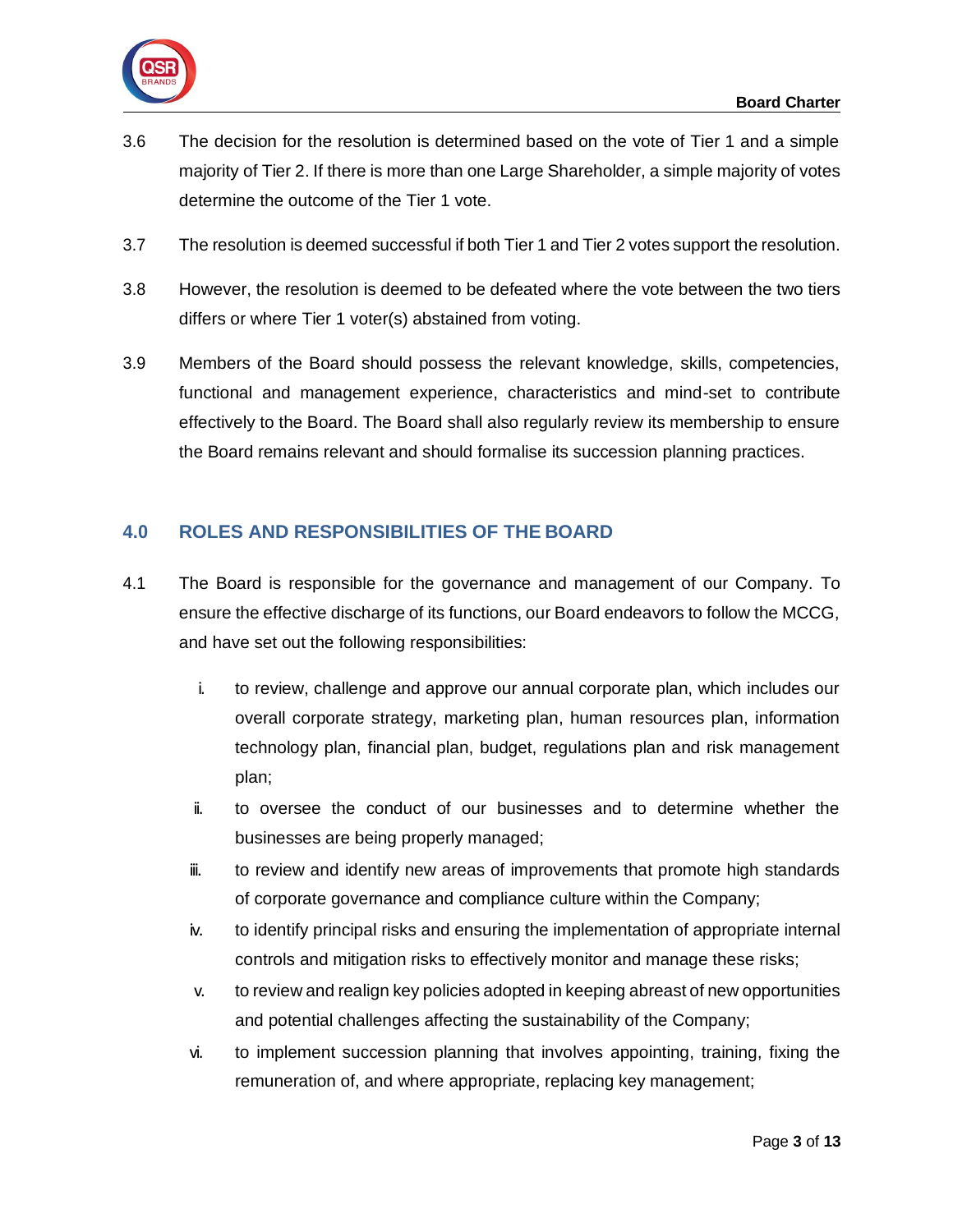

- vii. to oversee the development and implementation of a shareholder communications policy for our Company; and
- viii. to review the adequacy and the integrity of our management information and internal controls systems, including systems for compliance with applicable laws, regulations, rules, directives, and guidelines (including Listing Requirements, securities laws and the Act) 203.

## <span id="page-5-0"></span>**5.0 SEPARATION OF FUNCTIONS BETWEEN THE CHAIRMAN AND THE MANAGING DIRECTOR**

- 5.1 The Group complies with the requirement to have the position of the Chairman and Managing Director held by two (2) separate individuals. The role of the Chairman and the Managing Director are distinct and separate to ensure there is a balance of power and authority.
- 5.2 The Company's Chairman who is a Non-Independent and Non-Executive Chairman, shall be responsible for the leadership, effectiveness, conduct and governance of the Board, while the Managing Director holds the principal responsibilities of reporting, clarifying, communicating and recommending key strategic and operational matters and proposals to the Board for approval as well as implementation of policies and strategies.

## <span id="page-5-1"></span>**6.0 BOARD COMMITTEES**

- 6.1 The Board may from time to time as it considers appropriate establish Committees to assist the Board in carrying out its duties and responsibilities. The Board delegates some of its powers and functions to the following Committees with specific terms of reference:
	- Nomination Committee ("NC")
	- Remuneration Committee ("RC")
	- Audit Committee ("AC")
	- Risk Management Committee ("RMC")
	- Shariah Advisory Council ("SAC")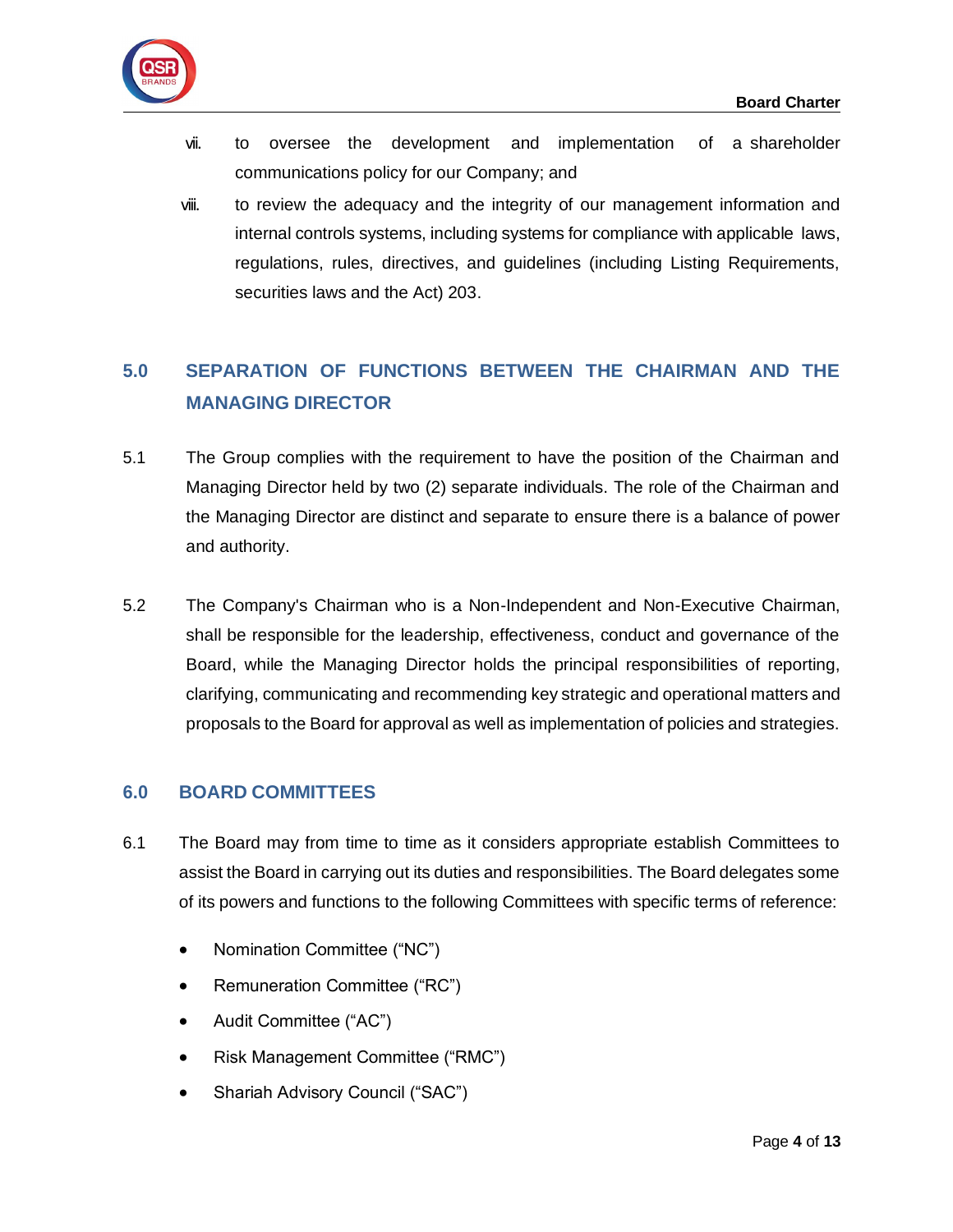

- Board Tender Committee ("BTC")
- 6.2 Nomination Committee ("NC")
	- 6.2.1 The NC shall have at least three (3) members, all of whom shall be non-executive directors with the majority being independent directors.
	- 6.2.2 The NC primary responsibilities are:
		- To determine the criteria for Board membership, including qualities, skills, experience, age, cultural background, education and gender and other factors that will best qualify a nominee to serve on the Board;
		- To review annually the effectiveness of the Board and Board Committees, including engaging independent experts periodically to facilitate objective and candid Board evaluations, to ensure that the performance of each individual director is independently assessed; and
		- To recommend to the Board with regards to the structure, size, balance and composition of the Board and Board Committees including the required mix of skills and experiences, competencies which the directors should bring to the Board and other qualities to function effectively and efficiently.
	- 6.2.3 The NC Terms of Reference is made available on the Company's website at <http://qsrbrands.com/>

#### 6.3 Remuneration Committee ("RC")

6.3.1 The Committee reviews and recommends the entire individual remuneration packages for each of the executive directors/senior management and, as appropriate, other senior executives, including the terms of employment or contract of employment/service; any benefit, pension or incentive scheme entitlement; any other bonuses, fees and expenses; and any compensation payable on the termination of the service contract by the Company.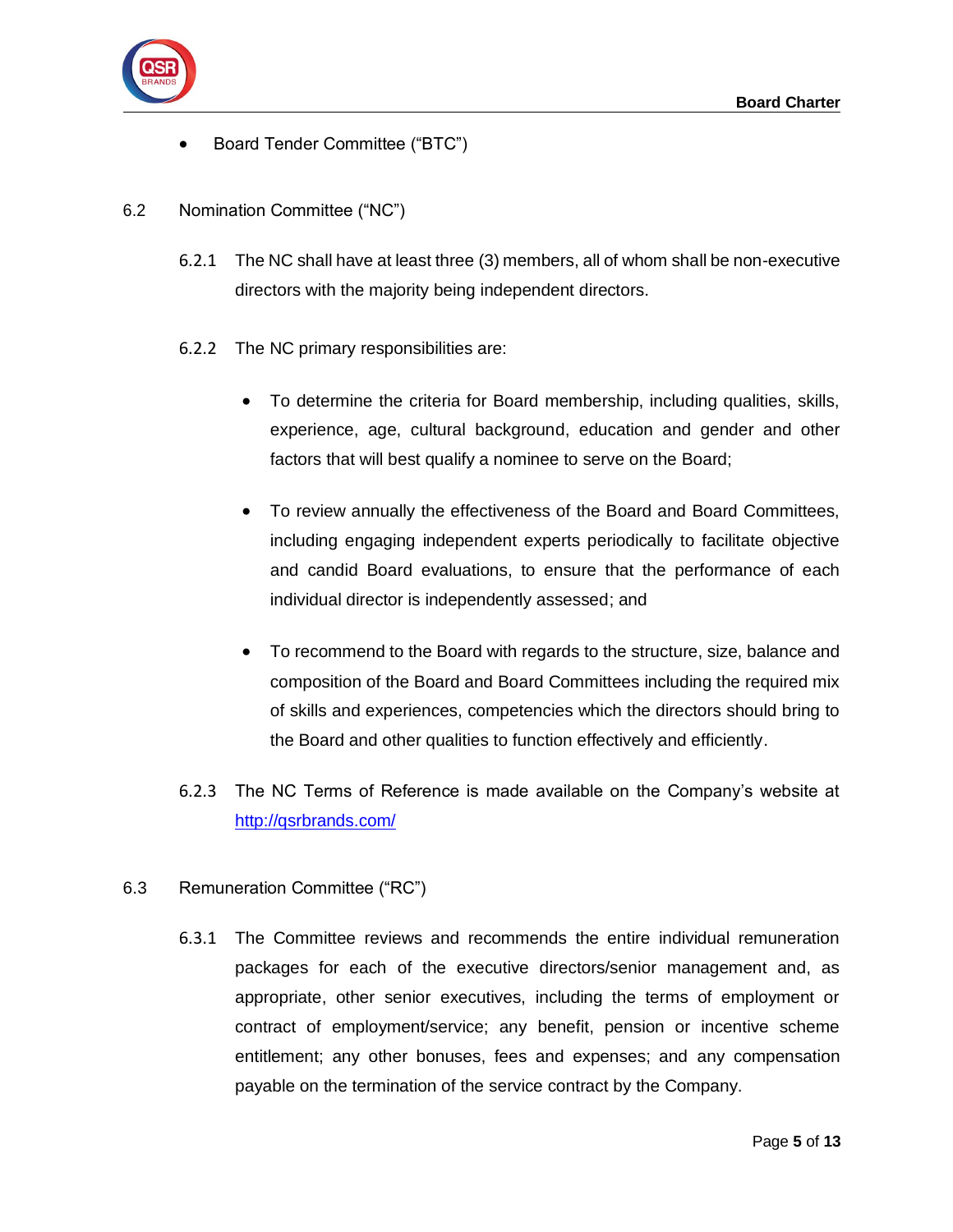

- 6.3.2 The RC primary responsibilities are:
	- To establish and recommend the remuneration structure and policy for executive directors/senior management and to review for changes to the policy, as necessary;
	- To establish and recommend the remuneration structure and incentives for Independent Directors and to ensure that the same does not conflict with their obligation to bring objectivity and independent judgment on matters discussed at board meetings; and
	- To ensure that a strong link is maintained between the level of remuneration and individual performance against agreed targets, the performance-related elements of remuneration setting forming a significant proportion of the total remuneration package of executive directors/senior management.
- 6.3.3 The RC Terms of Reference is made available on the Company's website at [http://qsrbrands.com/.](http://qsrbrands.com/)
- 6.4 Audit Committee ("AC")
	- 6.4.1 The AC comprises at least three (3) members Non-Executive Directors with a majority of the members are Independent Directors.
	- 6.4.2 The Chairman of the BAC and the Chairman of the Board are held by different individual.
	- 6.4.3 The Committee assists the Board in fulfilling its oversight responsibilities within the term of reference as approved by the Board. Internal audit reports to the AC on quarterly basis. The reports are independent and focused on the state of internal control relating to key aspects of the relevant operating business units within the Group and the extent of compliance with the Group's policies and procedures especially on the respective statutory requirements.
	- 6.4.4 The AC Terms of Reference is made available on the Company's website at <http://qsrbrands.com/>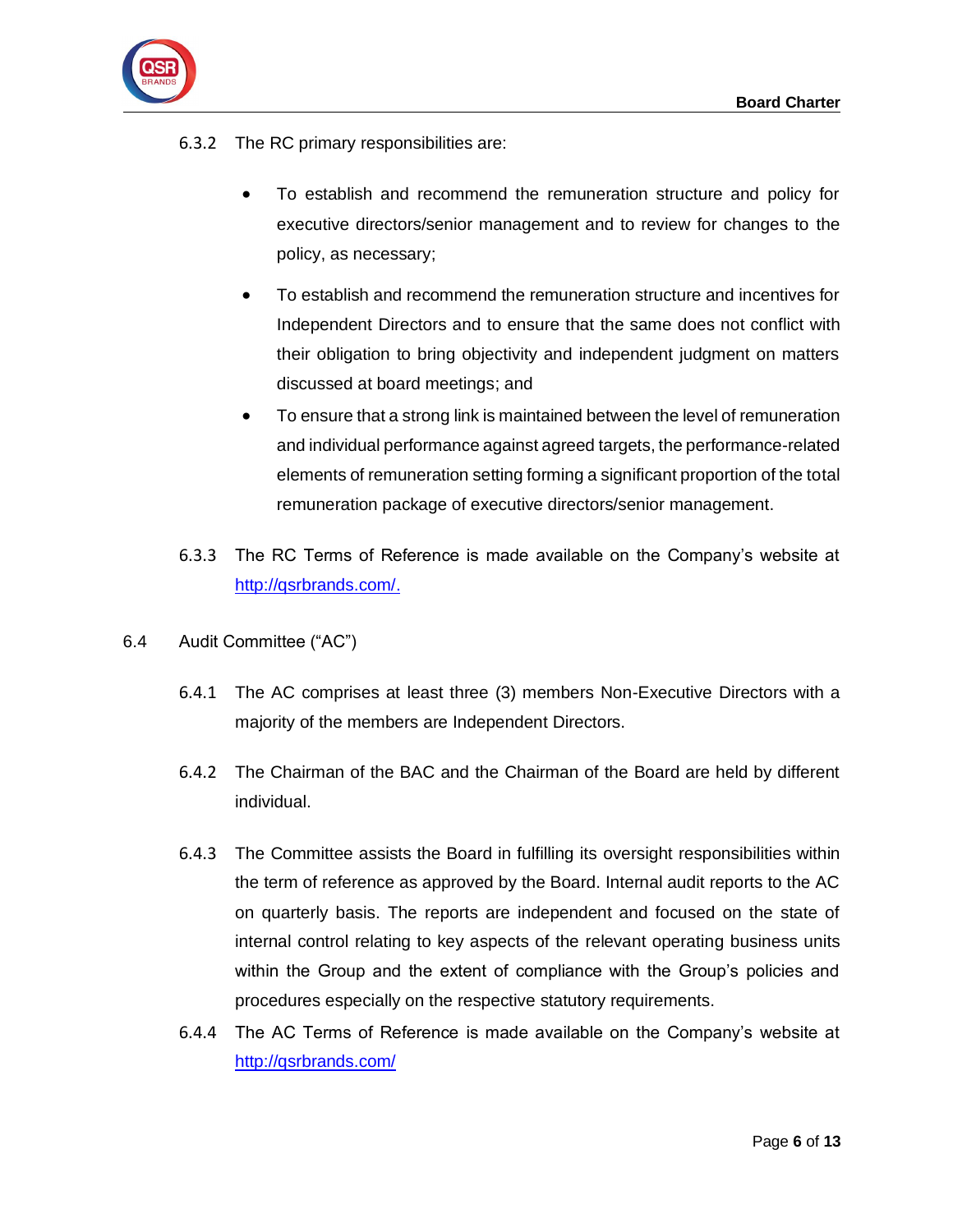

## 6.5 Risk Management Committee ("RMC")

- 6.5.1 The RMC comprises at least three (3) members Non-Executive Directors with a majority of the members are Independent Directors.
- 6.5.2 The Chairperson shall be elected from among the RMC members.
- 6.5.3 The Committee facilitates a culture of effective risk identification and management throughout the Group, provide leadership, direction and oversight of the Group's management of risk, review the principal risks affecting the Group and the ways in which the risks are controlled and mitigated and to report any material areas of concern to the full Board.
- 6.5.4 The RMC Terms of Reference is made available on the Company's website at <http://qsrbrands.com/>
- 6.6 Board Tender Committee ("BTC")
	- 6.6.1 The quorum for the BTC shall not be less than three (3) members.
	- 6.6.2 The Chairman shall be a Non-Executive Director and does not possess casting vote.
	- 6.6.3 The BTC assists the Board in fulfilling its statutory and fiduciary responsibilities in overseeing the tender and procurement process involving significant contracts awarded by the Company.
- 6.7 Shariah Advisory Council ("SAC")
	- 6.7.1 The quorum for the SAC meeting is five (5) comprising the Chairman, two (2) members from amongst the Shariah Advisors, the Secretary (1) and one (1) Management representative nominated by the Chairman.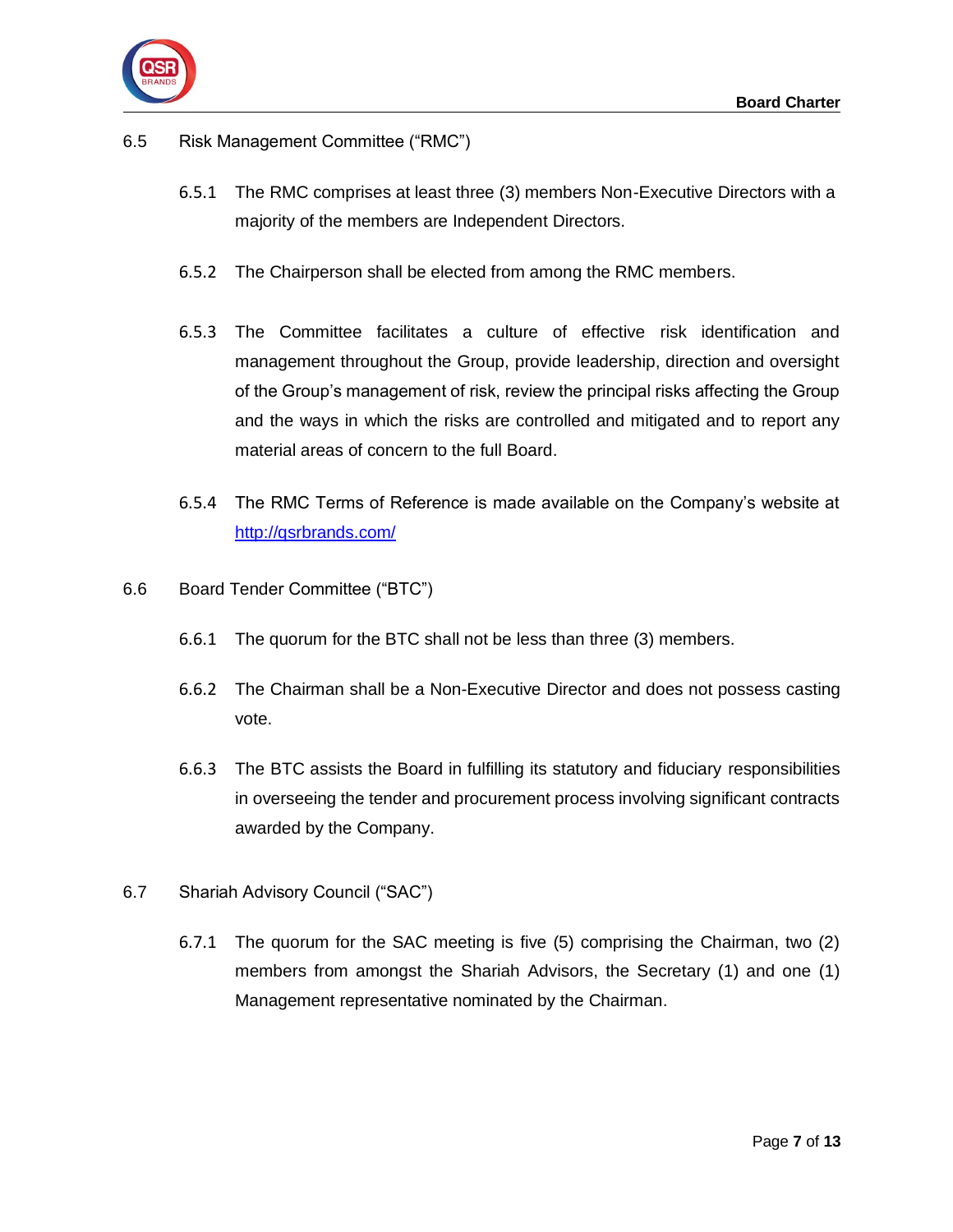

- 6.7.2 The Council advises the Board and the Top Management on Shariah-related matters to ensure compliance with Halal certification requirements and other related Shariah rules and principles. It advises and provides guidance to the company in the formation of Shariah-related policies, guidelines and assists the company to uphold its image as a Shariah & halal compliant company.
- 6.7.3 The SAC Terms of Reference is made available on the Company's website at [http://qsrbrands.com/.](http://qsrbrands.com/)
- 6.8 The Chairman of the respective Committees shall report and update the Board on significant issues and concerns discussed and where appropriate, make the necessary recommendations to the Board.

## <span id="page-9-0"></span>**7.0 BOARD MEETINGS**

7.1 Frequency

The Board shall meet at least four (4) times in a financial year, with additional meetings to be convened as and when necessary.

#### 7.2 Notice and Agenda

Notices and agenda of meetings duly endorsed by the Chairman together with the relevant Board papers shall be distributed at least five (5) working days prior to the Board meetings.

#### 7.3 Quorum

The quorum for a Board shall be a minimum of five (5) Directors. In the absence of the Chairman, the members present shall elect a Chairman from amongst them to chair the meeting.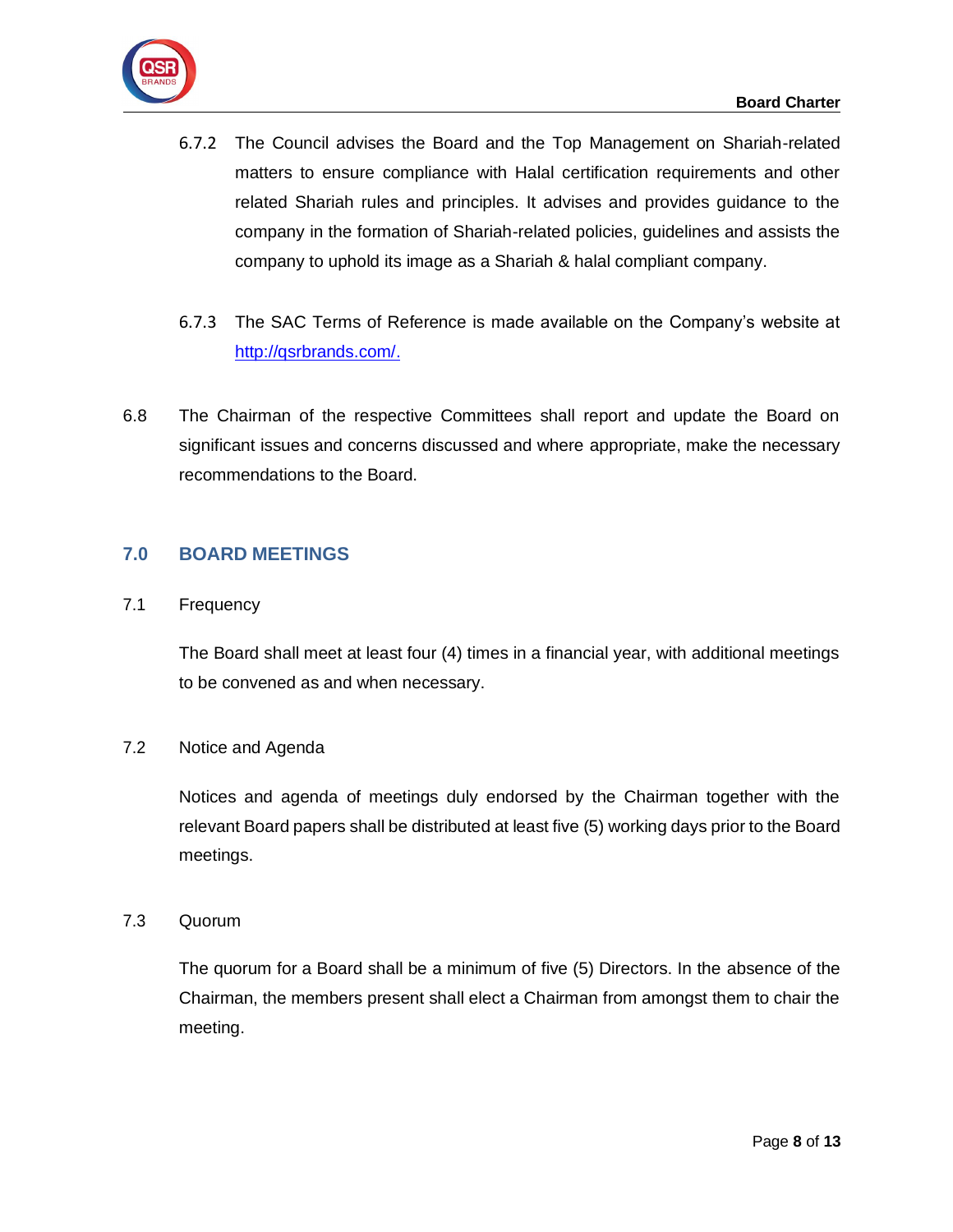

#### 7.4 Meeting Mode

A meeting shall normally be conducted face-to-face to enable effective discussion.

#### 7.5 Meeting Minutes

- 7.5.1 The minutes shall be action oriented and record the deliberations and decision of the Board.
- 7.5.2 Minutes shall be distributed to Board members and shall be approved by the Chairman of the meeting.

#### 7.6 Secretary

The Secretary to the Board shall be the Group Secretary or a person recommended by the Group Secretary and approved by the Board.

## <span id="page-10-0"></span>**8.0 DIRECTORS' REMUNERATION**

- 8.1 The Company has in place policies and procedures regarding remuneration and aims to set remuneration at level which are sufficient to attract, motivate and retain the Directors needed to achieve the Company's long-term objectives, taking into consideration all relevant factors including the complexity of the Company's business and its performance, the skills and experience of the relevant Director and his or her responsibilities, contribution and commitment to the Company.
- 8.2 The Remuneration Policy is made available for reference on the Company's website at [http://qsrbrands.com/.](http://qsrbrands.com/)

## <span id="page-10-1"></span>**9.0 BOARD REVIEW PROCESS**

9.1 The board should undertake a formal and objective annual evaluation to determine the effectiveness of the board, its committees and each individual director. The board should disclose how the assessment was carried out and its outcome.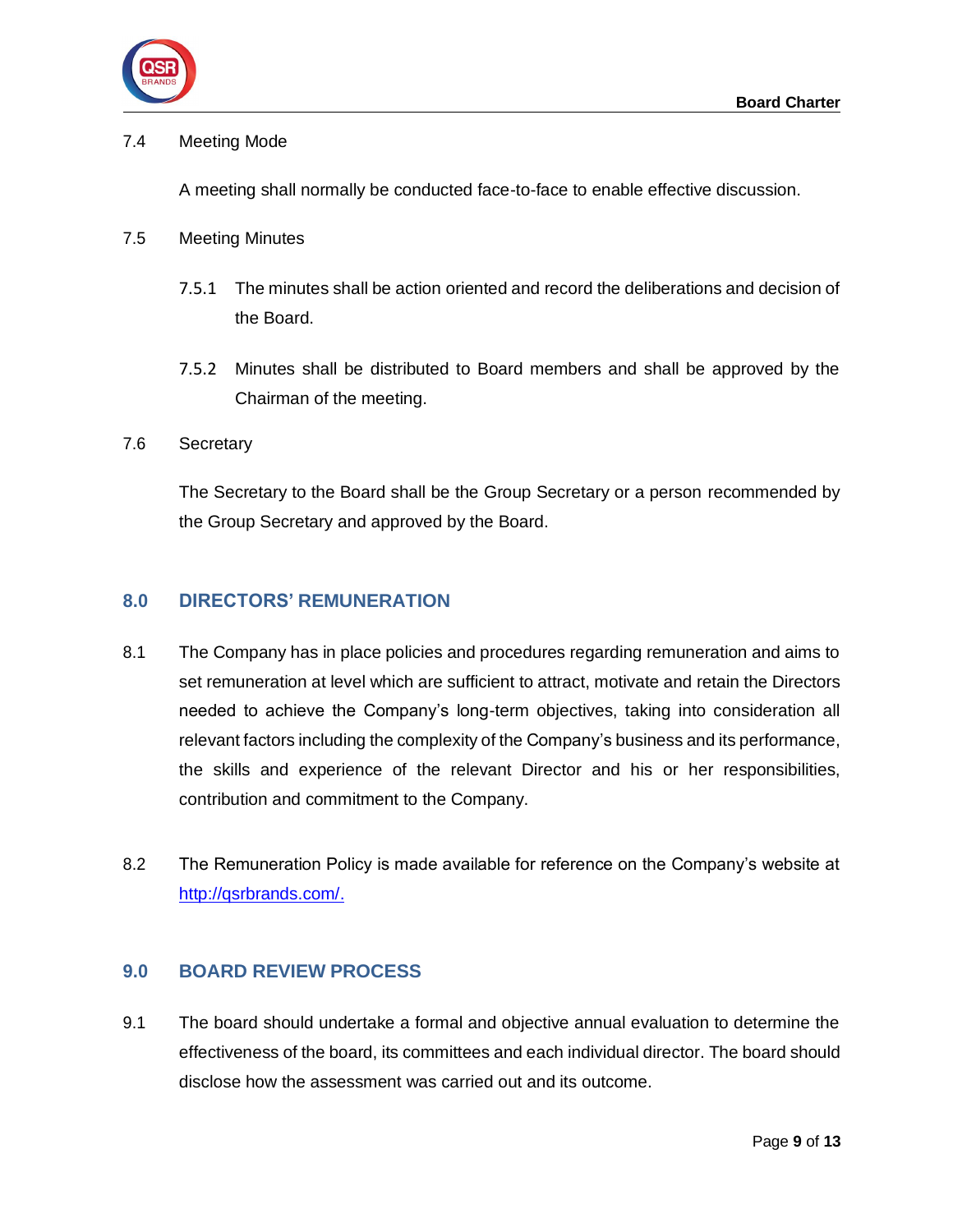

9.2 The board should engage independent experts periodically to facilitate objective and candid board evaluations

## <span id="page-11-0"></span>**10.0 DIRECTORS ORIENTATION AND CONTINUOUS EDUCATION TRAINING**

- 10.1 In addition to the Mandatory Accreditation Programme as required by the Bursa Malaysia Securities Berhad ("Bursa Malaysia") for newly appointed Director, the Directors shall continue to update their knowledge and enhance their skills through appropriate continuing education programmes and life-long learning. This will enable Directors to effectively discharge duties and sustain active participation in the Board deliberations.
- 10.2 Company Secretary shall assist the Board by proposing internal or external training, seminar, workshop and briefing to the Board.

## <span id="page-11-1"></span>**11.0 GROUP SECRETARY**

- 11.1 The Company Secretary plays an important advisory role and is a source of information and advice to the Board and Committees on issues relating to compliance with laws, rules, procedures and regulations affecting the Company and Group.
- 11.2 The Board has unrestricted access to the advice and services of Company Secretaries and where necessary, in the furtherance of their duties, obtain independent professional advice with the Company paying the related costs.
- 11.3 The Company Secretaries ensure that all Board meetings are properly convened, and that accurate and proper records of the proceedings and resolutions passed are recorded and maintained in the statutory register of the Company.
- 11.4 The Company Secretaries also keep abreast of the evolving capital market environment, regulatory changes and developments in Corporate Governance through continuous training.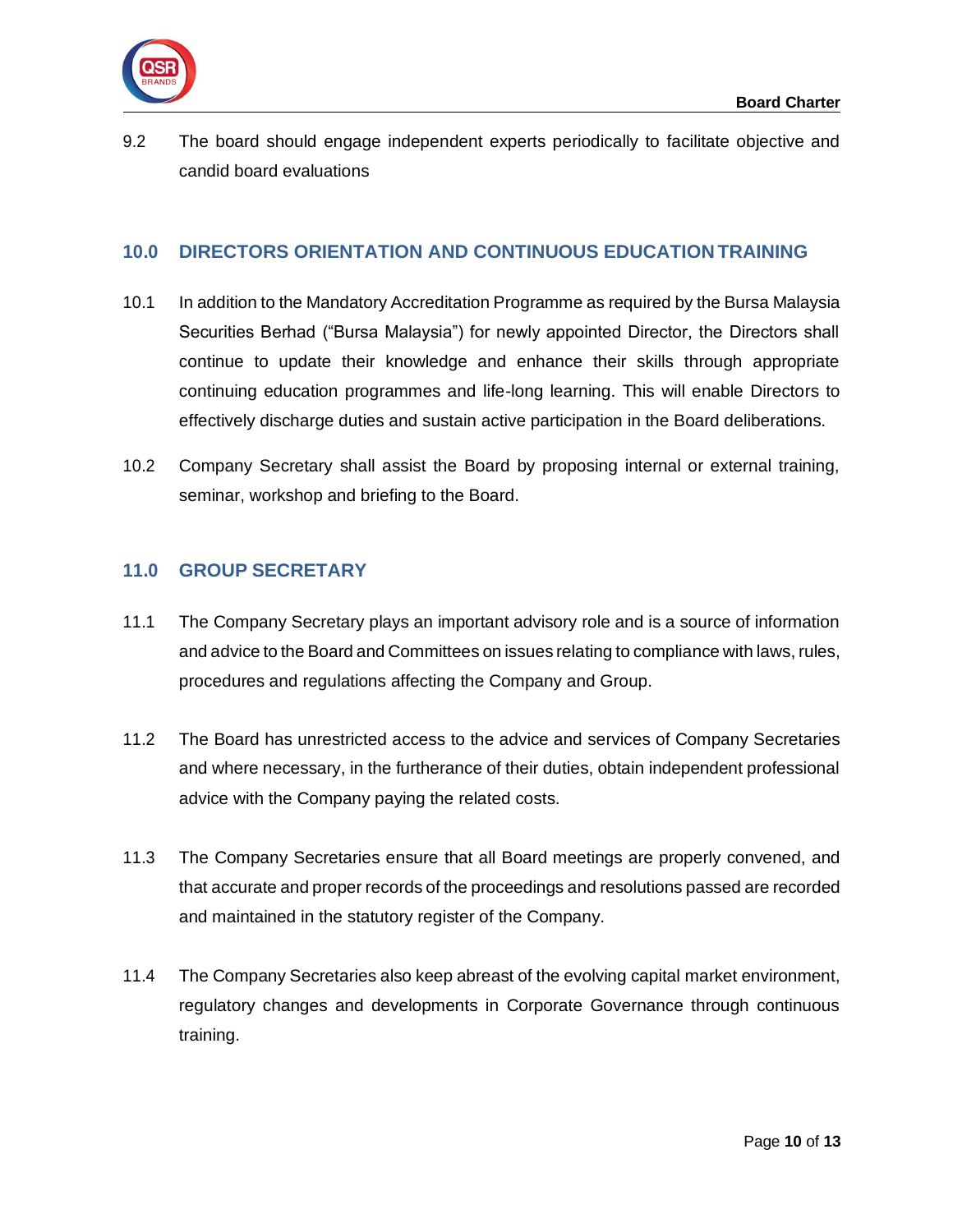

## <span id="page-12-0"></span>**12.0 GENERAL MEETING**

12.1 All Directors and the Chairs of Board Committees must attend General Meetings to allow shareholders to raise questions and receive meaningful response to questions raised by them.

## <span id="page-12-1"></span>**13.0 INVESTOR RELATIONS AND SHAREHOLDERS COMMUNICATION**

- 13.1 The Board acknowledges the importance of having ongoing communication and engagement with shareholders and for all shareholders to have access to high quality information relating all material business matters affecting the Company.
- 13.2 The Board believes that management speaks for the Group. In this instance, the Group has adopted a Corporate Disclosure Policy to meet or otherwise communicate with various constituencies that are involved with the Group. The Policy is made available for reference on the Company's website at [http://qsrbrands.com/.](http://qsrbrands.com/)
- 13.3 The Company shall ensure the timely disclosure of all material or mandatory announcements and financial results as prescribed by laws and regulations. Material information includes material development or issues relating to performance and operations, corporate structure or strategy.
- 13.4 Communications with shareholders are also facilitated via the following channels:
	- Annual Report;
	- Annual General Meeting (AGM);
	- Extraordinary General Meetings (EGM) will be held as and when required;
	- Press conferences and media briefings;
	- Participation in institutional investors' forums both locally and overseas; and
	- The Company's website at <http://qsrbrands.com/>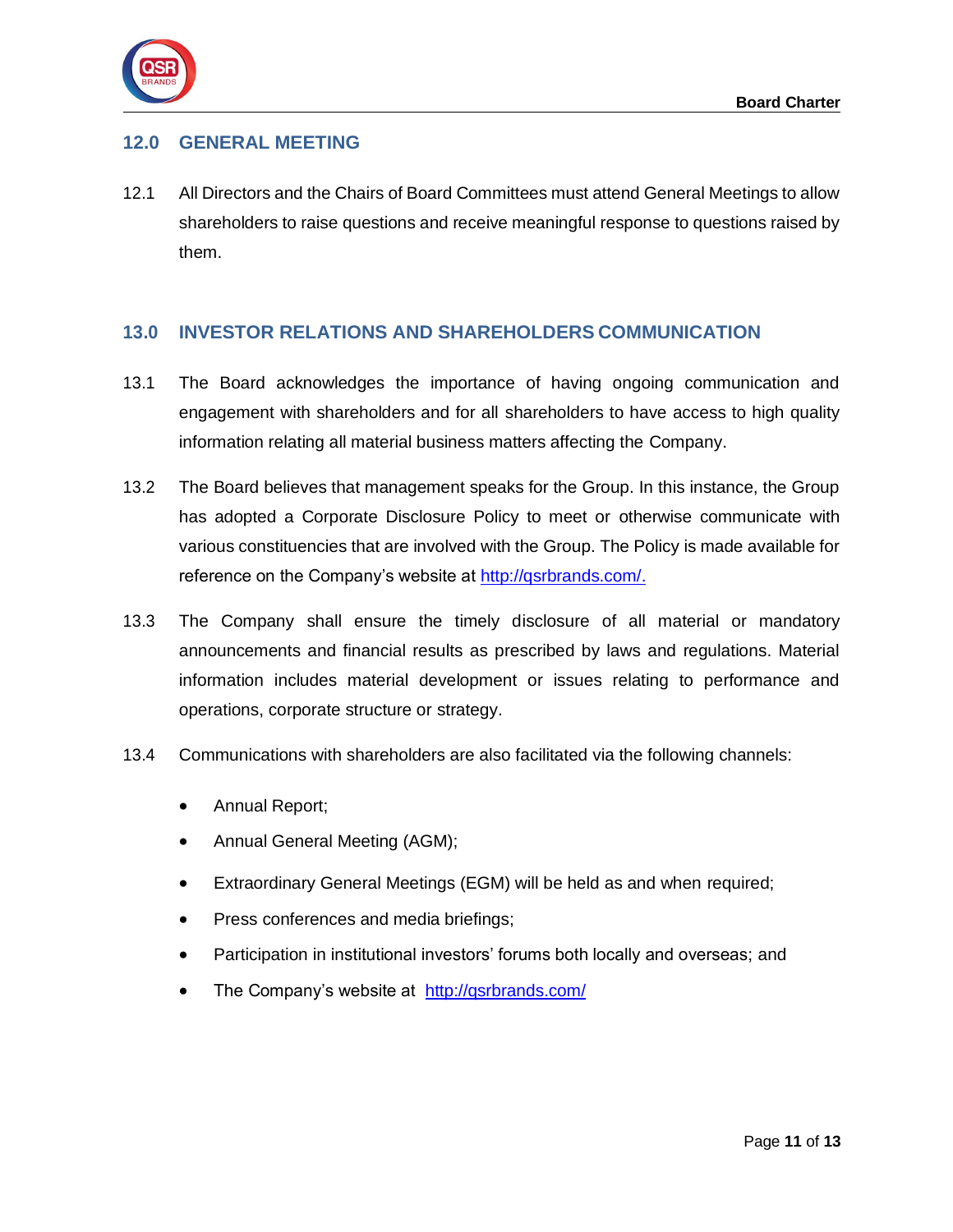



## <span id="page-13-0"></span>**14.0 STAKEHOLDERS' COMMUNICATION**

14.1 The board shall ensure effective, transparent and regular communication with its stakeholders to facilitate mutual understanding of each other's objectives and expectations. Dissemination of information includes the distribution of annual reports and relevant circulars to shareholders, issuance of press releases, announcing the quarterly financial results and performance of the Group to Bursa Malaysia Securities Berhad and the public as well as holding press conferences.

#### <span id="page-13-1"></span>**15.0 CODE OF CONDUCT AND ETHICS**

- 15.1 The Board shall formalize and maintain a set of ethical standards of behavior expected of all Directors, Management, employees and, where applicable, counterparts and business partners through the Group's Code of Business Conduct and together with Management implement its policies and procedures, which include managing conflicts of interest, preventing the abuse of power, corruption and money laundering.
- 15.2 The Code of Conduct and ethics is made available for reference on the Company's website at<http://qsrbrands.com/>

## <span id="page-13-2"></span>**16.0 WHISTLEBLOWING POLICY**

- 16.1 This policy is to provide a channel for all employees of QSR Brands Group and members of the public to disclose any improper conduct in accordance with the procedures as provided for under this policy and to provide protection for employees and members of the public who report such allegations.
- 16.2 The Whistleblowing Policy is made available for reference on the Company's website at <http://qsrbrands.com/>